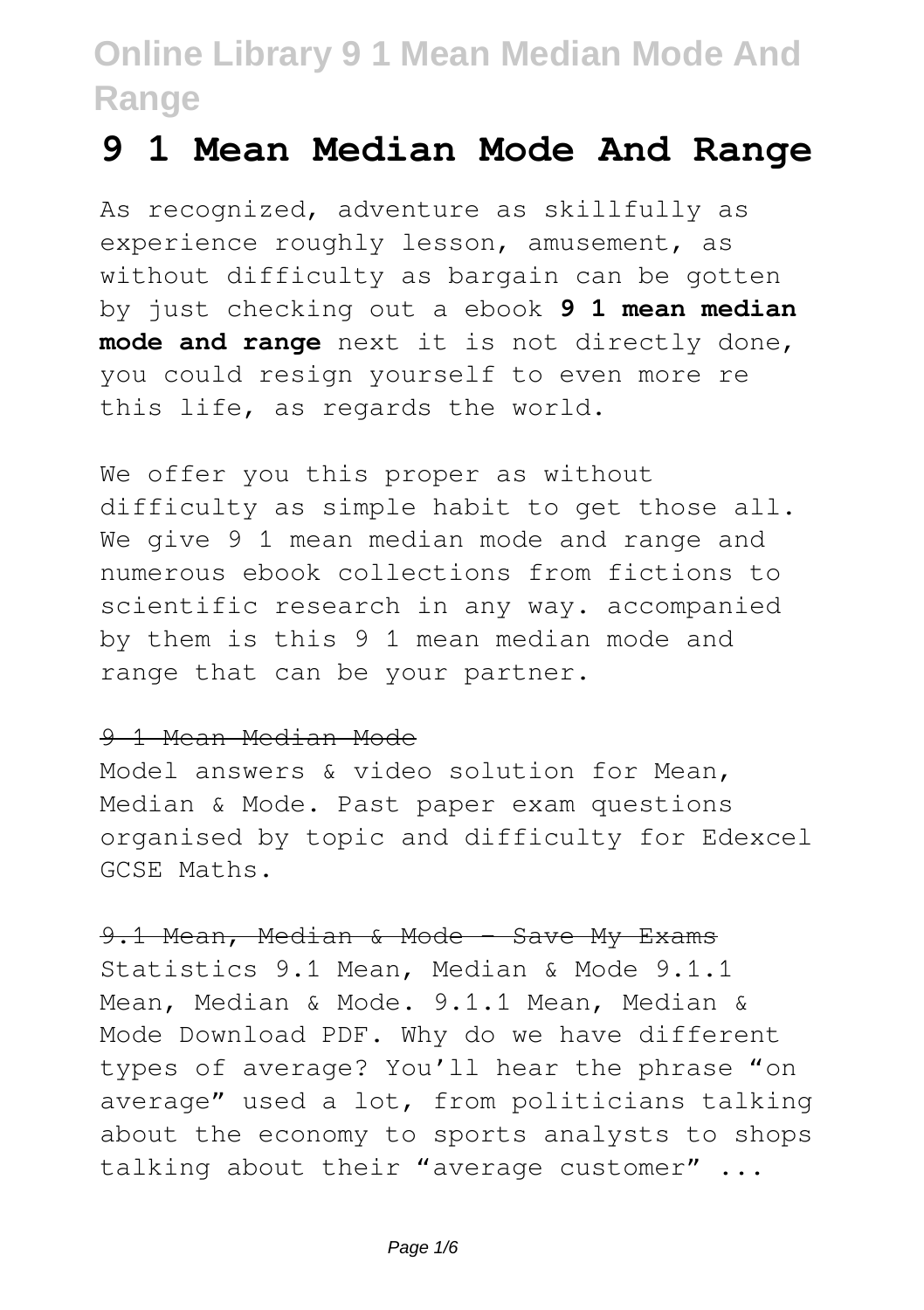## Mean, Median & Mode | Edexcel GCSE Maths Revision Notes

Activity 1. Mean, median and mode. Complete the activity sheet from White Rose Maths on mean, median and mode to test your knowledge. You can print it out or write your answers on a piece of paper.

## Mean, median and mode - Homeschool lessons in Secondary ...

9-1, Mean, Median, and Mode (CCSS Mathematical Practices) A measure of central tendency is a single value that summarizes how a set of data is centered Mean, median, and mode are measures of central tendency .

### 9-1, Mean, Median, and Mode - Mrs. Scott's 8th GradeSTEM Math

9. (a) The median of a set of eight numbers is 41 2. Given that seven of the numbers are 9, 2, 3, 4, 12, 13 and 1, find the eighth number. (b) The mean of a set of six numbers is 2 and the mean of another set of ten numbers is m. If the mean of the combined set of sixteen numbers is 7, find the value of m.

#### 9.1 Mean, Median, Mode and Range

Mean. Median. Mode. Even if you think you know them quite well, we assure you that 90% of professionals don't use them correctly. Mean, Median and Mode: When to use each one of them. Image courtesy of Wikipedia. People love to calculate means.<br>Page 2/6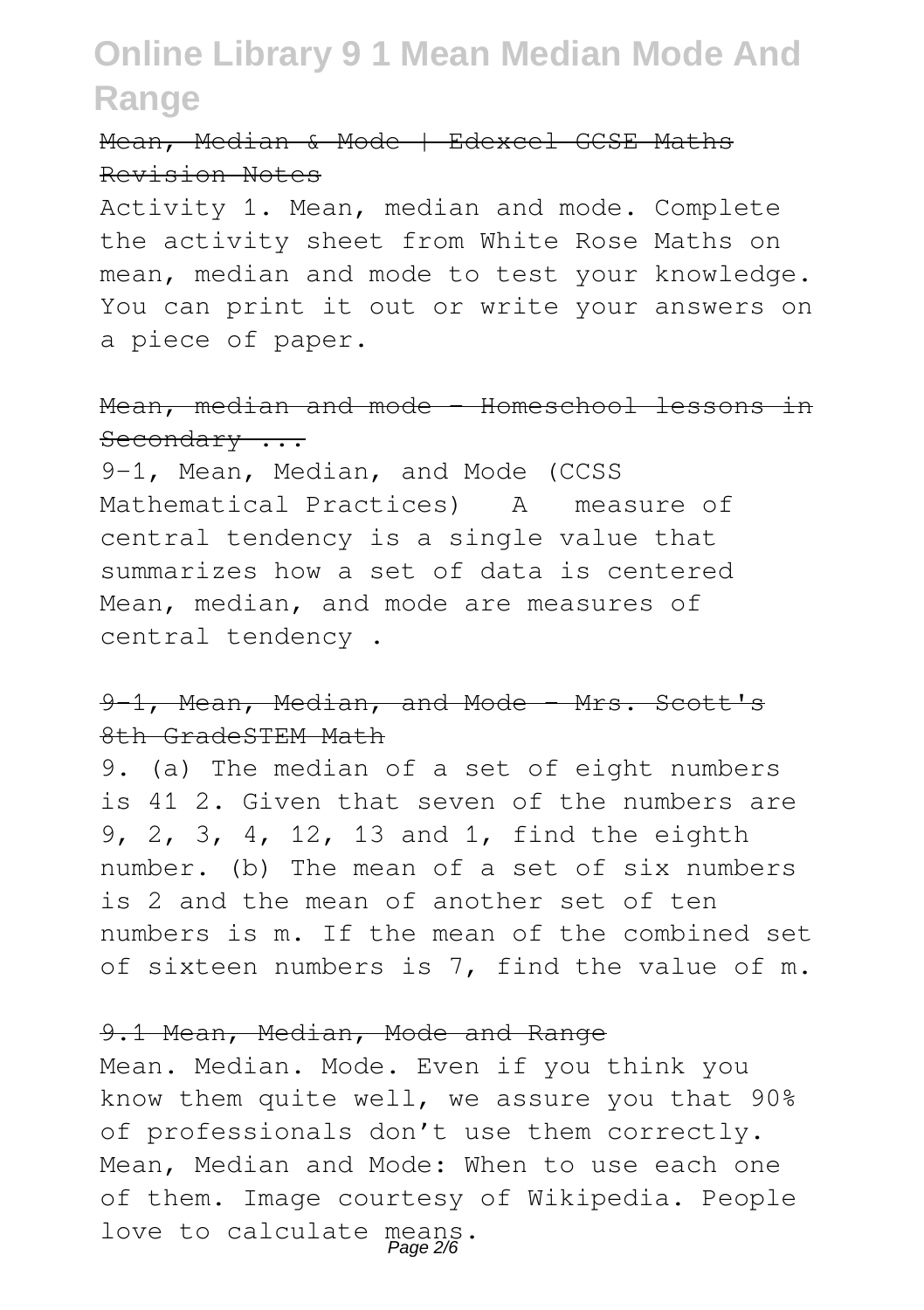## Mean, Median and Mode - When to use each one  $of +$ hem.

Work out the mean, median, and mode of their scores. [3 marks] Mean: There are 9 data points. First add the numbers together and then divide the result by  $9.56 + 79 + 77 +$  $48 + 90 + 68 + 79 + 92 + 71 = 660 \text{ \texttt{Next}}$  $= \left\{ \frac{660}{9} \right\} = 73.3$  (1 dp) Median: Firstly, put the numbers in ascending order. 48, 56, 68, 71, 77, 79, 79, 90, 92

### Mean Median Mode and Range Worksheets + Questions and Revision

13, 13, 13, 13, 14, 14, 16, 18, 21. There are nine numbers in the list, so the middle one will be the  $(9 + 1) \div 2 = 10 \div 2 = 5$  th number: 13, 13, 13, 13, 14, 14, 16, 18, 21. 13, 13, 13, 13, 14, 14, 16, 18, 21. So the median is 14. The mode is the number that is repeated more often than any other, so 13 is the mode.

## Mean, Median, Mode, and Range | Purplemath Median Example. For the data set 1, 1, 2, 5, 6, 6, 9 the median is 5. For the data set 1, 1, 2, 6, 6, 9 the median is 4. Take the mean of 2 and 6 or,  $(2+6)/2 = 4$ . Median Formula. Ordering a data set x  $1 \le x$  2  $\le x$  3  $\le ... \le x$ n from lowest to highest value, the median \(  $\widehat{x} \setminus \widehat{z}$   $\setminus$  is the data point separating the upper half of the data values from the lower half.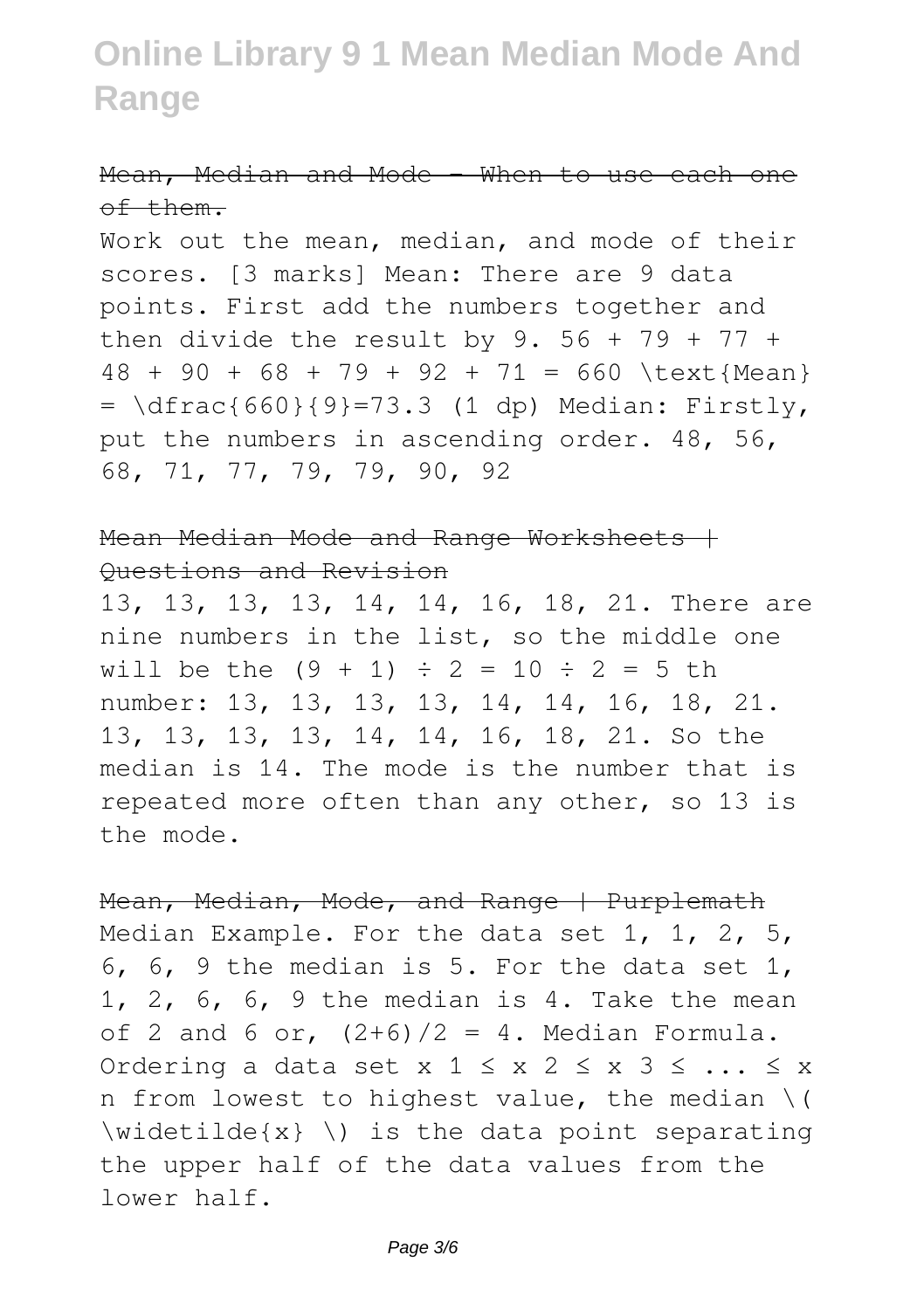#### Mean, Median, Mode Calculator

In statistics, 'Mean, Median and Mode' are the three different types of averages used in statistics. Mean is the average, where we add numbers and divide by total number of numbers. Median is the middle value in the list of data. Mode is the number that occurs most frequently. The difference between the largest and smallest data is the range.

## Mean Median Mode Range Calculator -Easycalculation.com

This resource is for teachers, tutors and students to test a student's knowledge in the area of Statistics and Properties for GCSE Maths. This should be used as part of a test, fill in the gaps and test cycle.

## GCSE Maths 9-1, Mean, Median, Mode, Range, Quartiles ...

Definition- Mode is defined as the most frequent or common observation occurring in a dataset. A dataset can have 0,1 or more than 1 modes. The advantage of Mode is that it can be applied to any type of dataset, unlike Mean and Median which can not be applied to nominal data. It is also not affected by outliers.

## Mean, Median and Mode - Definition, Types and **Examples**

How to find the mean, median, mode and range. The median is the middle value. To find the median, order the numbers and see which one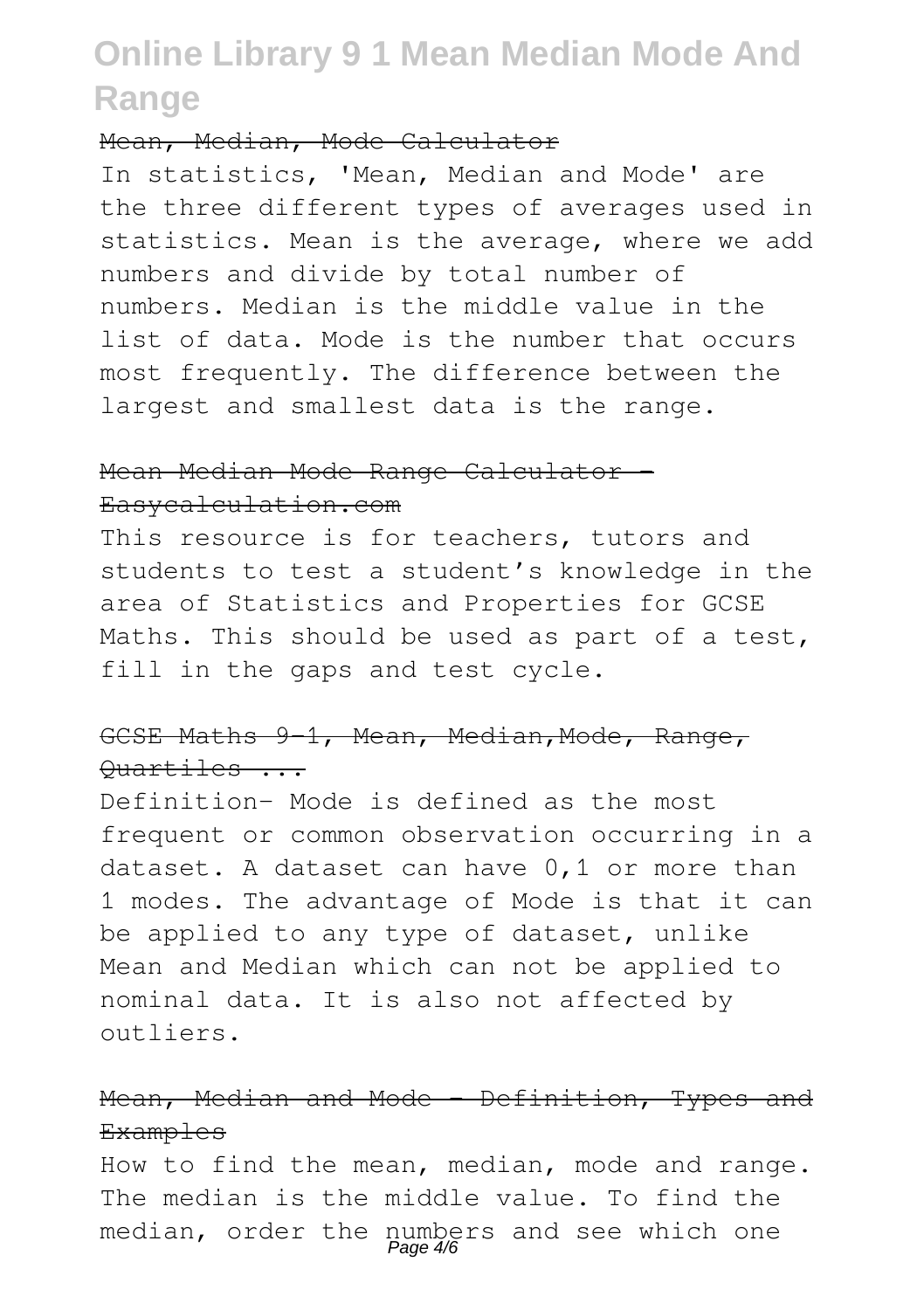is in the middle of the list. Eg 3, 3, 6, 13,  $100 = 6$ :

## BBC Bitesize Averages. Mean, Median, Mode and  $Range - BBC ...$

Mean, median, mode and range. A measure of average is a value that is typical for a set of figures. Finding the average helps you to draw conclusions from data. The main types are mean, median and ...

## Mean - Mean, median, mode and range - KS3 Maths Revision ...

Mode is Salt and vinegarBe aware that the mode can apply to numerical data as well (from the data used in the example for the median the mode would have been 56). Sometimes if no value/data occurs more often than others we say there is no mode. If two values occur the most we may say there are two modes (bi-modal).

## Mean, Median & Mode | Edexcel GCSE Maths Revision Notes

The median is the middle value, so to rewrite the list in ascending order as given below: 13, 13, 13, 13, 14, 14, 16, 18, 21. There are nine numbers in the list, so the middle one will be  $\frac{9+1}{2}=\frac{10}{2}=5$  = 5th number. Hence, the median is 14. The mode is the number that is repeated more often than any other, so 13 is the mode.

Mean Median Mode - Formulas | Solved Examples Page 5/6